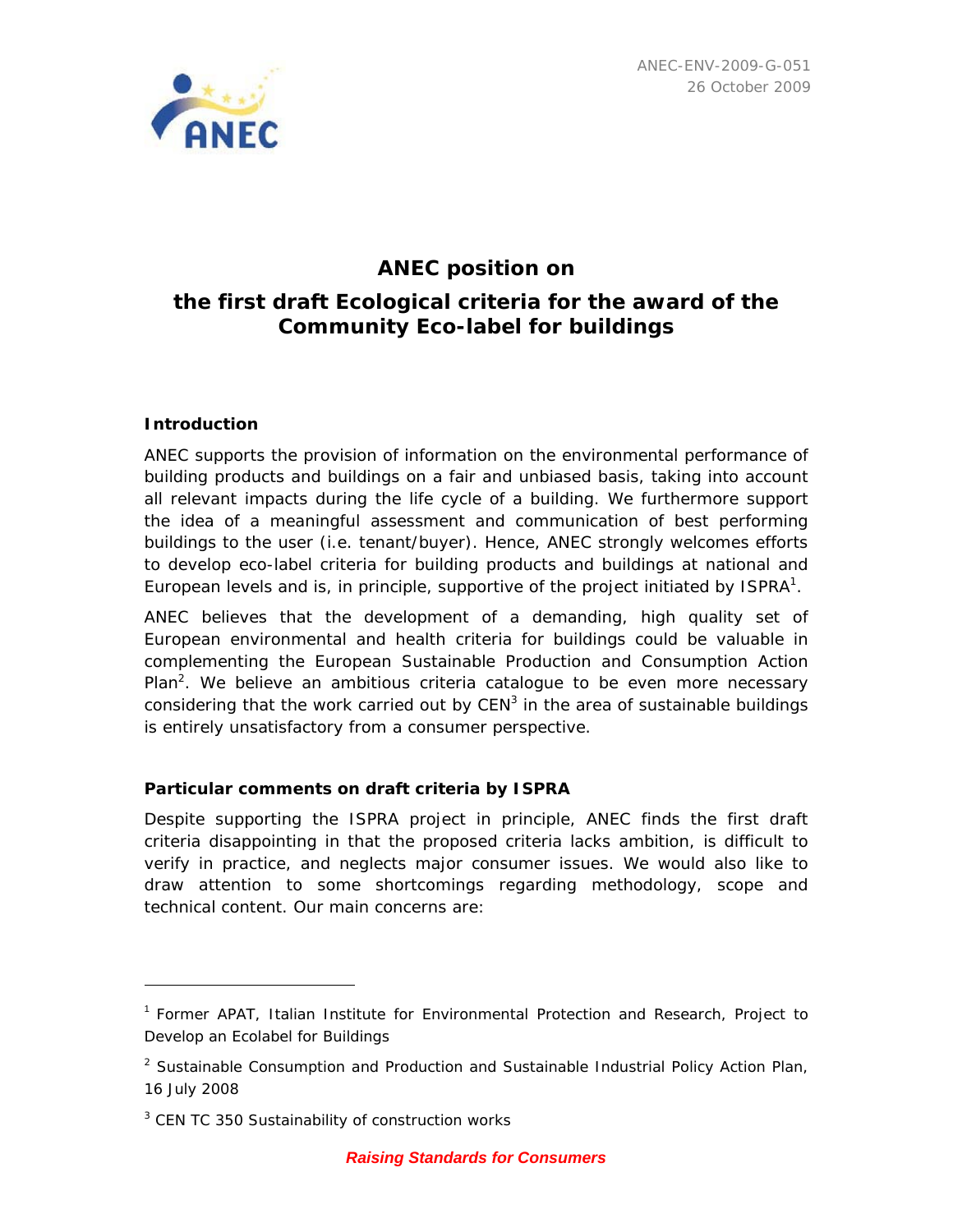

- The scope includes new and existing office and residential buildings. However, in many cases the proposed criteria are unsuitable for the type of building they are suggested (for example, material related requirements cannot be applied to materials of unknown origin). Regrettably no distinction is made between requirements for existing buildings and for renovated buildings.
- Using national regulation as reference values (e.g. for energy use) will lead to different ambition levels in different countries.
- Setting pure declaration requirements (e.g. for  $CO<sub>2</sub>$  embodied in construction products a Life Cycle Assessment according to ISO 14040<sup>4</sup> for the building) without corresponding maximum levels makes little sense.
- Some requirements do not relate to the building, but rather to user patterns which cannot be controlled (e.g. maximum water consumption allowed, or proportion of renewable energy). Fulfilment of such requirements would necessitate 'policing' of users to ensure their consumption of e.g. water is within the limits set.
- We regret that real chemical requirements are hardly present and believe that merely calling for compliance with legislation is insufficient in the case of an excellence label.
- The indoor air emission requirements are not appropriate (only 50% of paintings and covering materials should be Type I labelled, whatever the labels may require). Regrettably the requirements are also not obligatory.
- We consider that several important requirements are either listed as optional when they should be mandatory (e.g. waste management during construction or demolition), or are missing entirely (e.g. noise and dust management at the construction site).
- Many of the requirements are formulated in an ambiguous manner and are consequently subject to interpretation (e.g. 'the building shall allow flexibility and adaptability', or 'the constructor shall have capability on eco/green building').
- We do not consider it relevant to require ISO 9001 or EMS/ISO 14001 certification from those carrying out construction, renovation or maintenance work as this is not related to the actual quality of the building.
- Finally, requiring SA 8000<sup>5</sup> certification based on basic rules of the ILO<sup>6</sup> seems a somewhat nonsensical and redundant in Europe. This requirement also seems out of the scope of an eco-label.

 $\overline{a}$ 

<sup>&</sup>lt;sup>4</sup> ISO 14040:2006 Environmental management - Life cycle assessment - Principles and framework

<sup>&</sup>lt;sup>5</sup> Social Accountability Standard

<sup>6</sup> International Labour Organisation